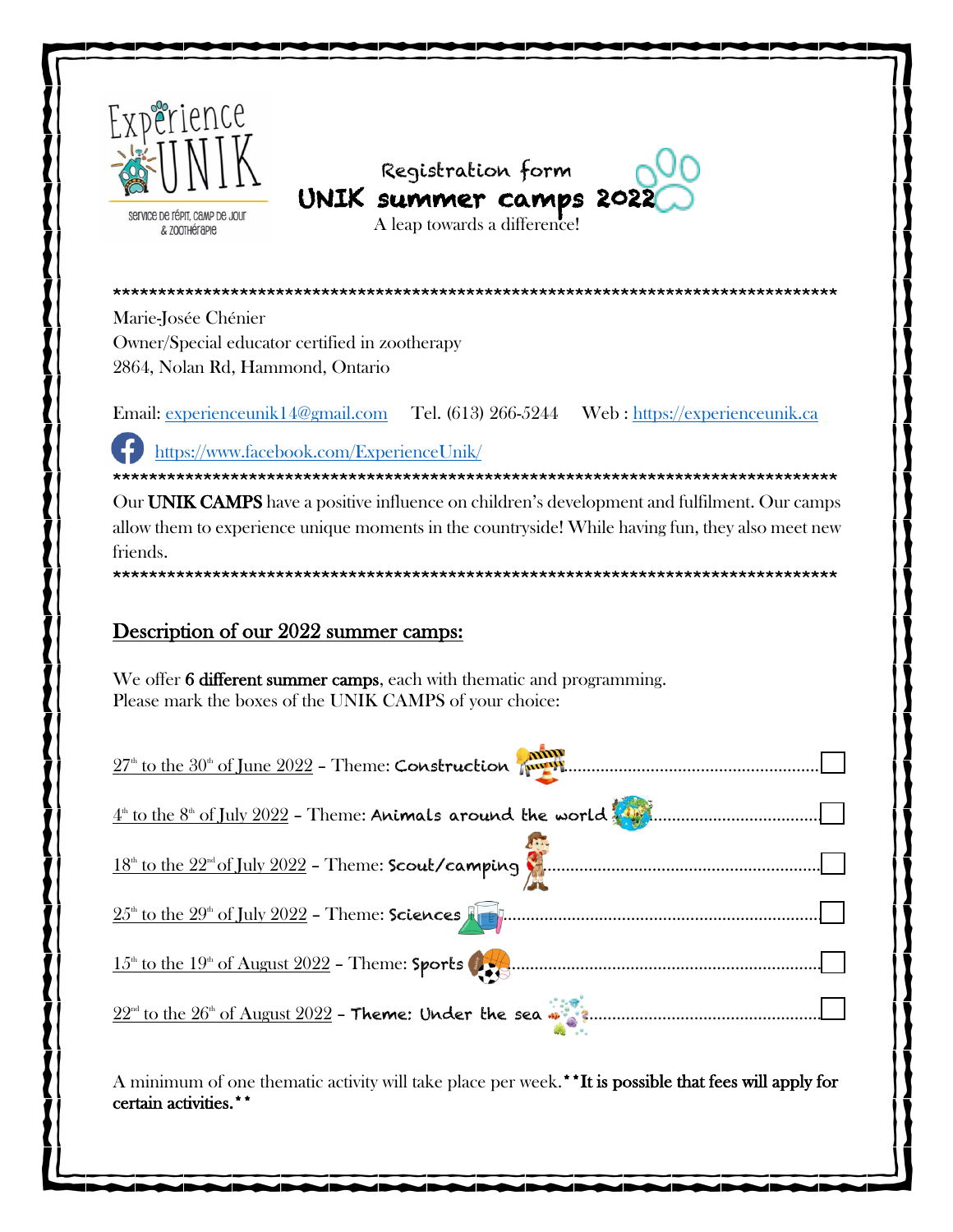NEW 2021-2022 REGULAR CAMPS: group for neurotypical kids (kids without special needs) \*\*15% discount\*\*

## COVID-19

o If your child has symptoms, for example: fever, fatigue, etc. Please notify us and keep your child at home.

## For your information. Please read attentively:

- 1) Our camps are at the UNIK house 2838, Ch. Nolan, Hammond, ON
- 2) MAXIMUM of 8 hours per day, the hours being from 8am to 4pm
- 3) We offer TWO TYPES of CAMPS:
	- a) SPECIALISED CAMP (group for kids with special needs)
		- 8 hour /day…………………………..………………………………………………………………….200\$ - 7 hour /day ………………………………………………………..……………………………………180\$ - 6 hour /day………………………………………………………………………………………………160\$ \*\*Additional fees /day basic physical care………..…...…………………………………………...85\$
			- (Help during meals, diapers, assistance in the washroom, etc.)
	- b) REGULAR CAMP (group for kids without special needs) 15% discount
		- 8 hour /day………………………………………………………………………………………………170\$ - 7 hour /day………………………………………………………………………………………………153\$
		- 6 hour /day………………………………………………………………………………………………136\$
- 4) 10% OFF when you sign up more than one child.
- 5) A deposit (the balance of the  $1^{\circ}$  day of camp) must be paid one week before the selected camp(s) start to secure your child's spot.
- 6) The payment may be made by: Cheque to Expérience Unik, e-Transfer or cash.
- 7) Your child must bring a lunch box, a water bottle and sunscreen.
- 8) A participant with physical/aggressive behaviours, that compromises the safety of others (educators, volunteers and/or other participants), will unfortunately not be able to participate in the Unik Camps.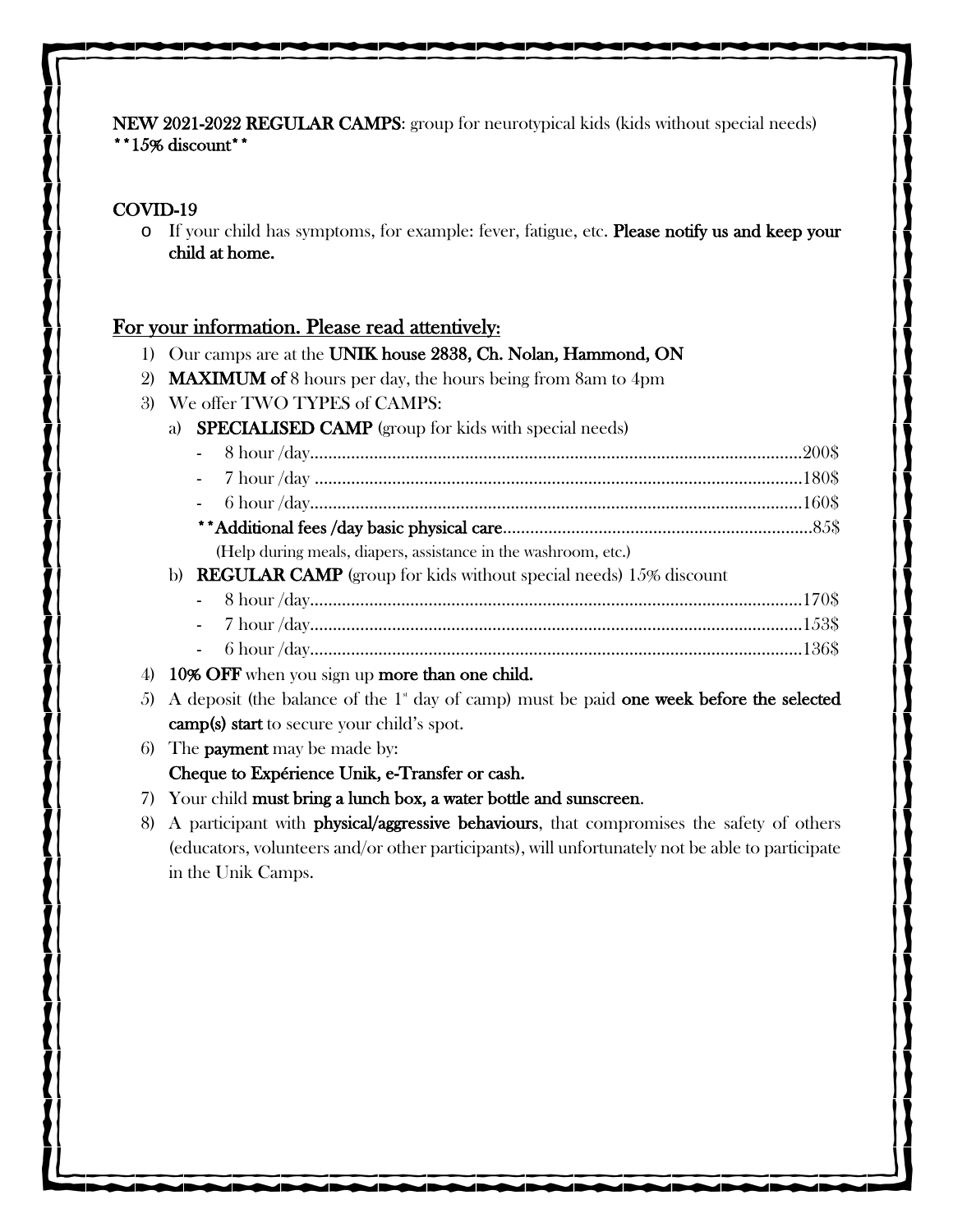| Participant(s) information                            |                                                                                                                                                                                                                               |
|-------------------------------------------------------|-------------------------------------------------------------------------------------------------------------------------------------------------------------------------------------------------------------------------------|
|                                                       |                                                                                                                                                                                                                               |
|                                                       |                                                                                                                                                                                                                               |
|                                                       |                                                                                                                                                                                                                               |
|                                                       |                                                                                                                                                                                                                               |
|                                                       |                                                                                                                                                                                                                               |
|                                                       |                                                                                                                                                                                                                               |
| Medical needs (Annex « A ») Anaphylaxis (Annex « B ») |                                                                                                                                                                                                                               |
| Parent's or guardian's information                    |                                                                                                                                                                                                                               |
|                                                       |                                                                                                                                                                                                                               |
| Home number:                                          |                                                                                                                                                                                                                               |
|                                                       |                                                                                                                                                                                                                               |
|                                                       |                                                                                                                                                                                                                               |
|                                                       | 2. Name and last name: Letters and the set of the set of the set of the set of the set of the set of the set of the set of the set of the set of the set of the set of the set of the set of the set of the set of the set of |
|                                                       |                                                                                                                                                                                                                               |
| Cell number:                                          |                                                                                                                                                                                                                               |
|                                                       |                                                                                                                                                                                                                               |
| <u>Two persons to call in case of an emergency</u>    |                                                                                                                                                                                                                               |
|                                                       | 1. Name and last name:                                                                                                                                                                                                        |
|                                                       |                                                                                                                                                                                                                               |
|                                                       |                                                                                                                                                                                                                               |
|                                                       | Phone number: <u>Nelationship</u> with participant(s):                                                                                                                                                                        |
|                                                       |                                                                                                                                                                                                                               |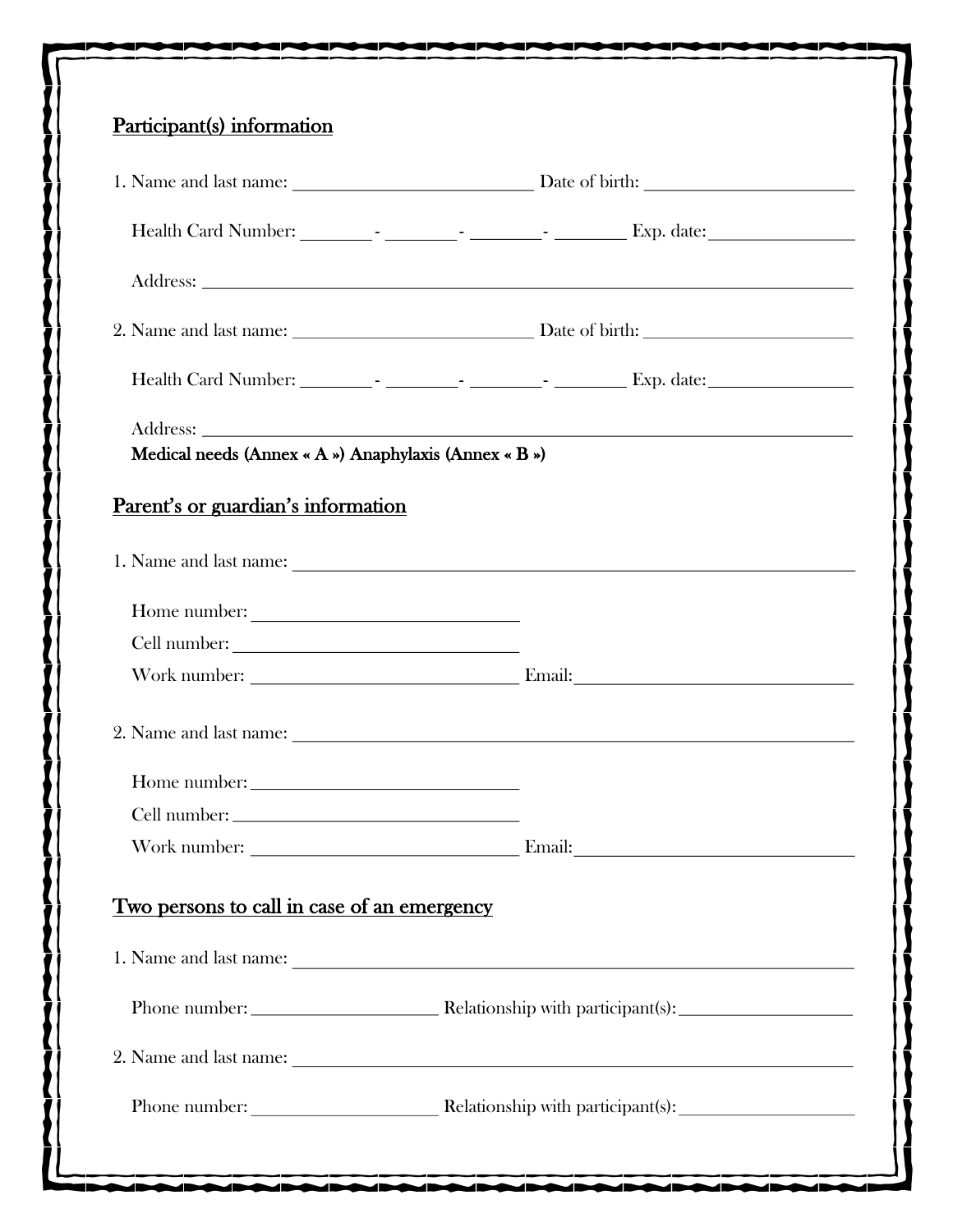| Knowledge or close person (family, friend(s), employer or other)    |                                             |
|---------------------------------------------------------------------|---------------------------------------------|
| Employee, intern or volunteer of Expérience Unik                    |                                             |
| Health care worker (Doctor, social worker, other)                   |                                             |
| Website of Expérience Unik                                          |                                             |
| Publicity (FaceBook page, signs or other)                           |                                             |
|                                                                     |                                             |
|                                                                     | $\left(\text{child } 1\right)$              |
|                                                                     | to participate in one or more UNIK camp(s). |
| $\left(\text{child } 2\right)$                                      |                                             |
|                                                                     | (Date)                                      |
|                                                                     |                                             |
| (Signature of the parent/guardian)<br>(Signature of the Supervisor) | (Date)                                      |
|                                                                     |                                             |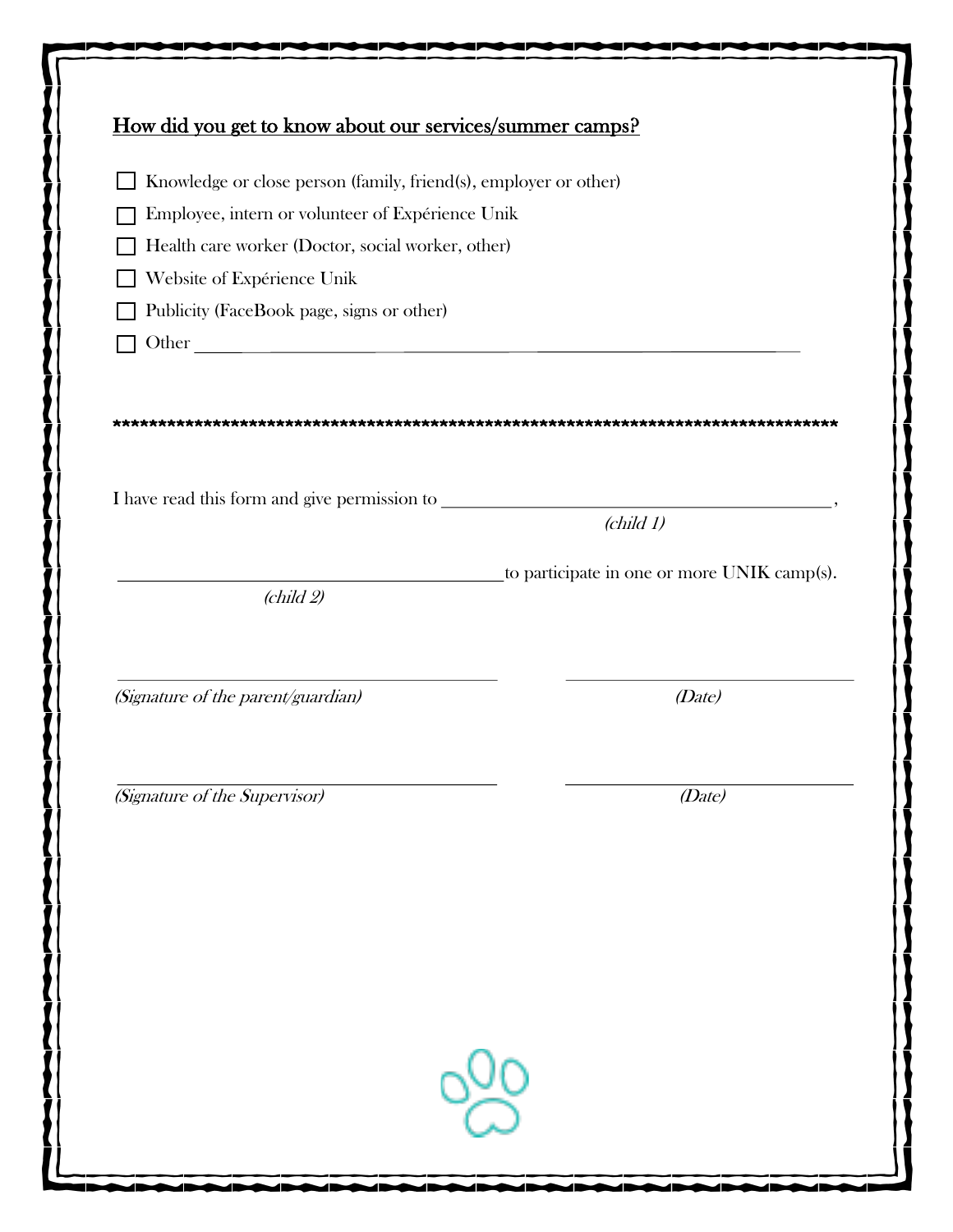|                                                                   | INDIVIDUALIZED PLAN FOR A CHILD WITH MEDICAL NEEDS<br>This form must be completed for a child/adult who has one or more acute* or chronic** medical conditions such that<br>he or she requires additional supports, accommodation or assistance.                                                              |                                 |
|-------------------------------------------------------------------|---------------------------------------------------------------------------------------------------------------------------------------------------------------------------------------------------------------------------------------------------------------------------------------------------------------|---------------------------------|
| <b>Child's Full Name:</b>                                         |                                                                                                                                                                                                                                                                                                               |                                 |
| <b>Child's Date of Birth:</b><br>(dd/mm/yyyy)                     |                                                                                                                                                                                                                                                                                                               |                                 |
|                                                                   | Date Individualized Plan Completed:                                                                                                                                                                                                                                                                           | Photo of Child<br>(Recommended) |
| <b>Medical Condition(s):</b><br>$\Box$ Diabetes<br>$\Box$ Seizure | $\Box$ Asthma<br>$\Box$ Other:                                                                                                                                                                                                                                                                                |                                 |
| <b>Prevention and Supports</b>                                    | <b>STEPS TO REDUCE THE RISK OF CAUSING OR WORSENING THE MEDICAL CONDITION(S):</b> [Include how to                                                                                                                                                                                                             |                                 |
| or not applicable (N/A))                                          | LIST OF MEDICAL DEVICES AND HOW TO USE THEM (if applicable): (e.g. feeding tube, stoma, glucose monitor, etc.;<br><b>LOCATION OF MEDICATION AND/OR MEDICAL DEVICE(S)</b> (if applicable): (e.g. glucose monitor is stored on the<br>second shelf in the program room storage closet; or not applicable (N/A)) |                                 |
|                                                                   |                                                                                                                                                                                                                                                                                                               |                                 |
|                                                                   | <b>SUPPORTS AVAILABLE TO THE CHILD</b> (if applicable): (e.g. nurse or trained staff to assist with feeding and/or disposing<br>and changing of stoma bag; or not applicable (N/A))                                                                                                                           |                                 |
|                                                                   | <b>Symptoms and Emergency Procedures</b><br><b>SIGNS AND SYMPTOMS OF AN ALLERGIC REACTION OR OTHER MEDICAL EMERGENCY: [include</b><br>observable physical reactions that indicate the child may need support or assistance (e.g. hives, shortness of breath, bleeding,                                        |                                 |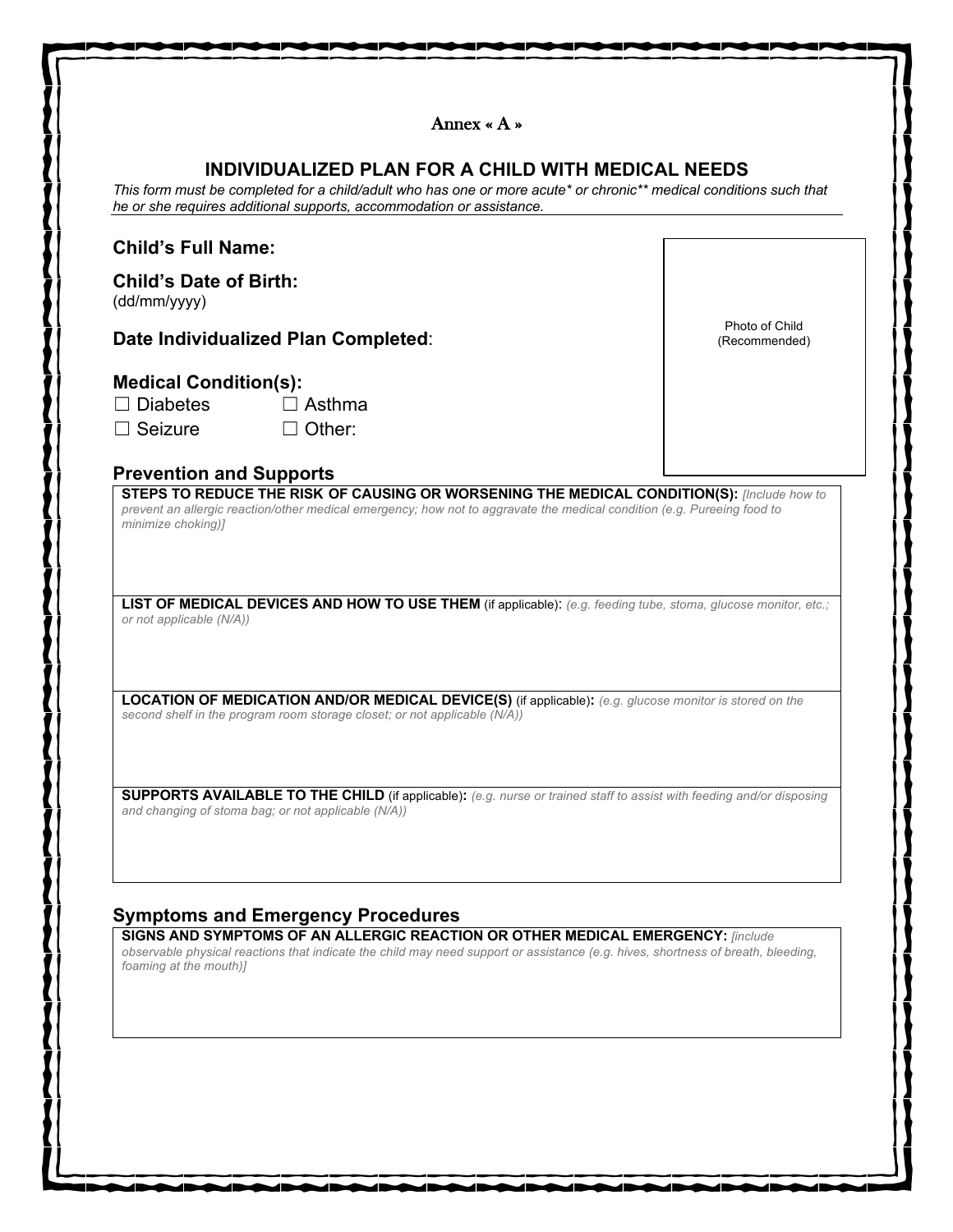**PROCEDURE TO FOLLOW IF CHILD HAS AN ALLERGIC REACTION OR OTHER MEDICAL EMERGENCY:** *[Include steps (e.g. Administer 2 puffs of corticosteroids; wait and observe the child's condition; contact emergency services/parent or guardian, parent/guardian/emergency contact information; etc.)]*

**PROCEDURES TO FOLLOW DURING AN EVACUATION:** *(e.g. ice packs for medication and items that require refrigeration; how to assist the child to evacuate)*

**PROCEDURES TO FOLLOW DURING FIELD TRIPS:** *(e.g. how to plan for off-site excursion; how to assist and care for the child during a field trip)*

## **Additional Information Related to the Medical Condition (if applicable):**

 $\boxtimes$  This plan has been created in consultation with the child's parent / guardian.

### **Parent/Guardian Signature:**

| <b>Print name:</b> | <b>Relationship to child:</b> |
|--------------------|-------------------------------|
| Signature:         | Date: (dd/mm/yyyy)            |
|                    |                               |

The following individuals participated in the development of this individual plan (optional):

| <b>First and Last Name</b> | <b>Position/Role</b> | <b>Signature</b> |
|----------------------------|----------------------|------------------|
|                            |                      |                  |
|                            |                      |                  |

Frequency at which this individualized plan will be reviewed with the child's parent/guardian:

**Annually**

### **Regulatory Requirement - Ontario Regulation 137/15:**

### **Children with medical needs**

39.1 (1) Every licensee shall develop an individualized plan for each child with medical needs who,

(a) receives child care at a child care centre it operates; or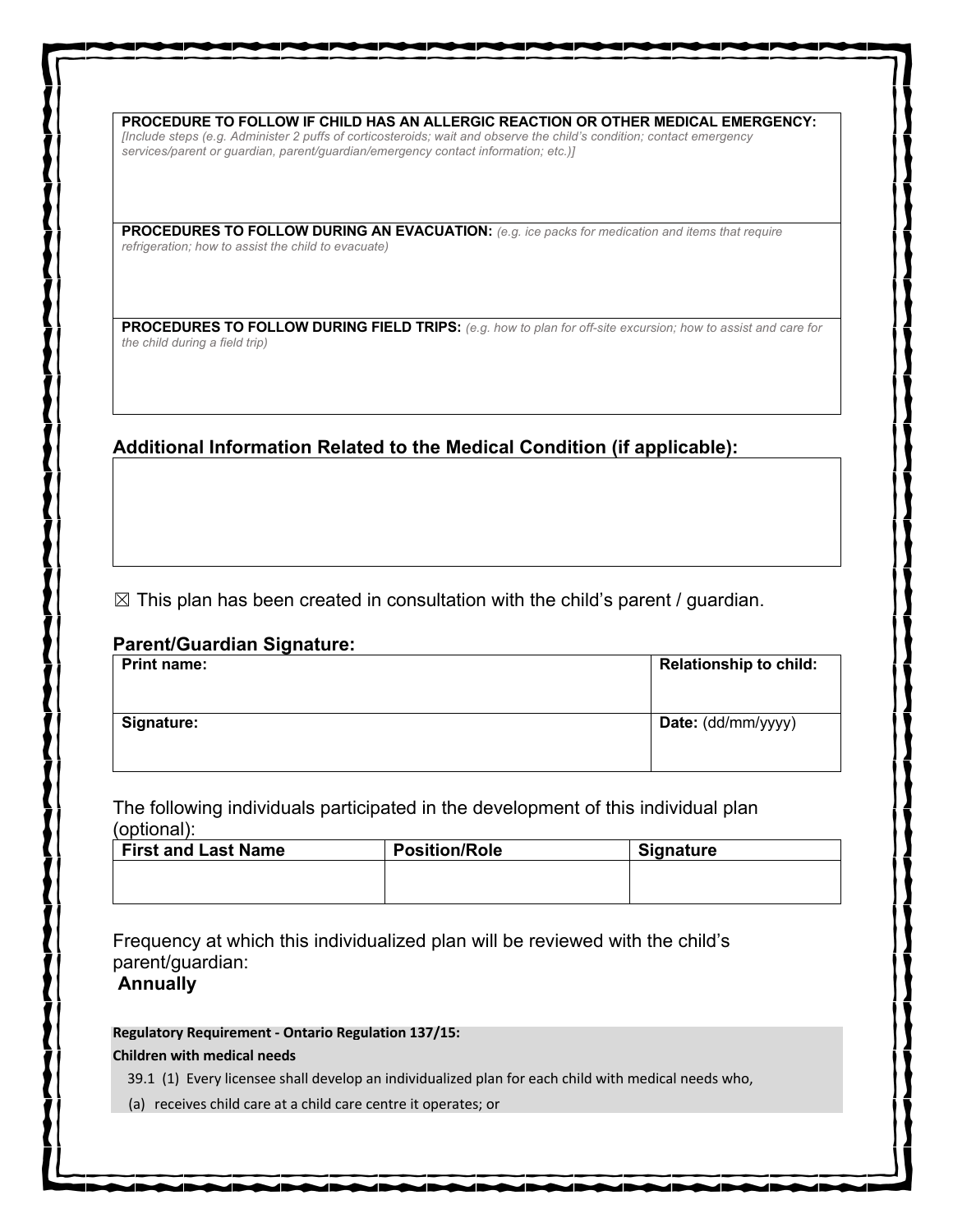(b) is enrolled with a home child care agency and receives child care at a premise where it oversees the provision of home child care or in-home services. O. Reg. 126/16, s. 27.

(2) The individualized plan shall be developed in consultation with a parent of the child and with any regulated health professional who is involved in the child's health care and who, in the parent's opinion, should be included in the consultation. O. Reg. 126/16, s. 27.

- (3) The plan shall include,
- (a) steps to be followed to reduce the risk of the child being exposed to any causative agents or situations that may exacerbate a medical condition or cause an allergic reaction or other medical emergency;
- (b) a description of any medical devices used by the child and any instructions related to its use;
- (c) a description of the procedures to be followed in the event of an allergic reaction or other medical emergency;
- (d) a description of the supports that will be made available to the child in the child care centre or premises where the licensee oversees the provision of home child care or in-home services; and
- (e) any additional procedures to be followed when a child with a medical condition is part of an evacuation or participating in an off-site field trip. O. Reg. 126/16, s. 27.

(4) Despite subsection (1), a licensee is not required to develop an individualized plan under this section for a child with an anaphylactic allergy if the licensee has developed an individualized plan for the child under section 39 and the child is not otherwise a child with medical needs. O. Reg. 126/16, s. 27.

#### **Intent**

This provision requires that an individualized plan be developed for each child with medical needs and that licensees take all necessary steps to support the child's medical needs and ensure his or her inclusion in the program.

The review of each individualized plan (by employees, students and volunteers) supports the child(ren)'s ability to participate in the child care program, and provides staff with all necessary information to deal with any medical situation pertaining to the child.

**Disclaimer:** This document is a template that has been prepared to assist licensees in understanding its obligations under the CCEYA and O. Reg. 137/15. It is the responsibility of the licensee to ensure that the information included in this document is appropriately modified to reflect the individual circumstances and needs of each home child care agency it operates and each premises where the licensee oversees the provision of home child care.

Please be advised that this document does not constitute legal advice and should not be relied on as such. The information provided in this document does not impact the Ministry's authority to enforce the CCEYA and its regulations. Ministry staff will continue to enforce such legislation based on the facts as they may find them at the time of any inspection or investigation.

It is the responsibility of the licensee to ensure compliance with all applicable legislation. If the licensee requires assistance with respect to the interpretation of the legislation and its application, the licensee may wish to consult legal counsel.